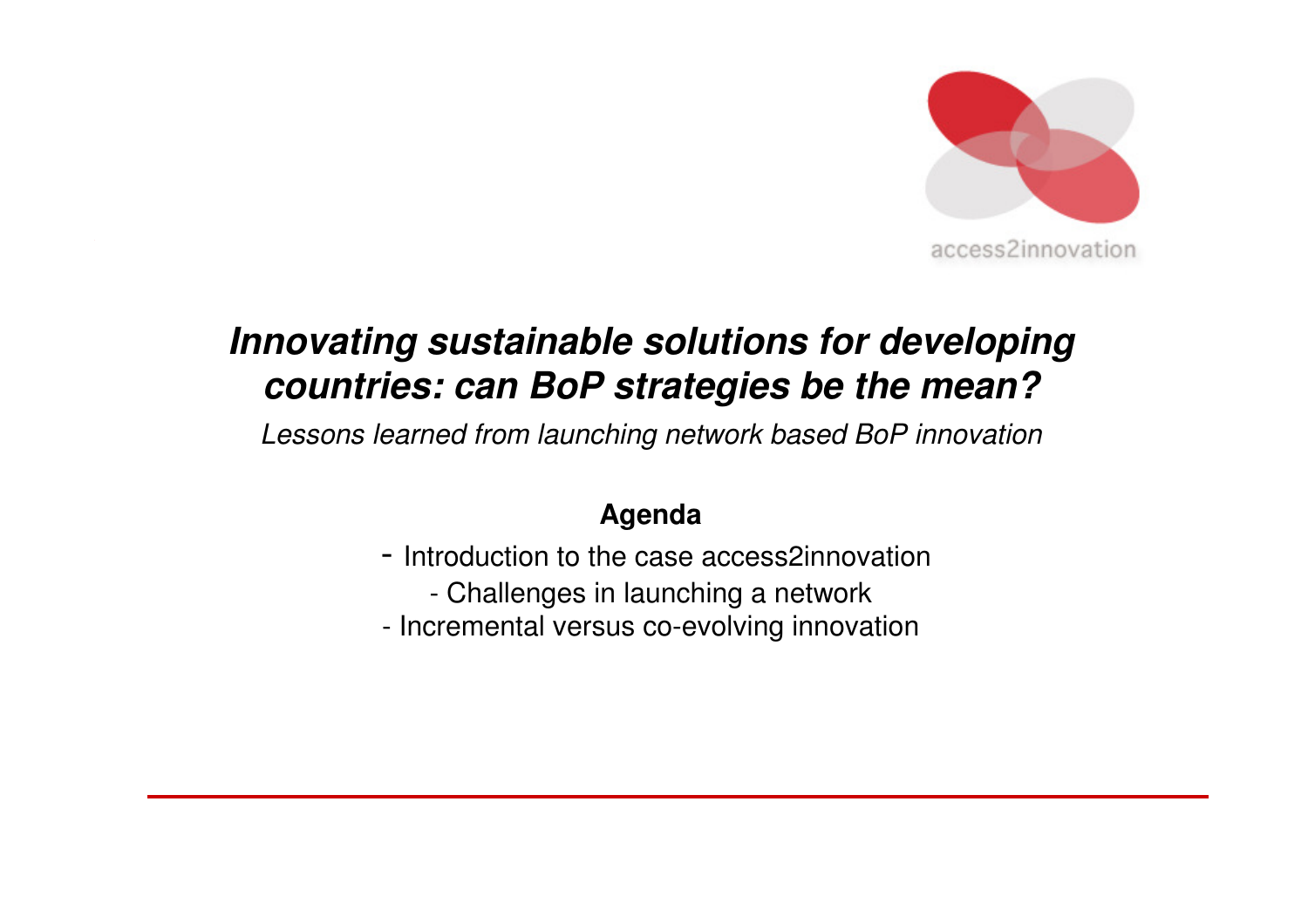

**Introduction**

Access2innovation is a network combining knowledge, expertise and resources from end users / NGO's, companies and researchers so as to meet the evident demands in developing countries

Access2innovation was launched in 2007 by DanChurch Aid, Aalborg University, North and<br>Cauth Danmark EU Office, Cantaderation of Danish Industries South Denmark EU Office, Confederation of Danish Industries.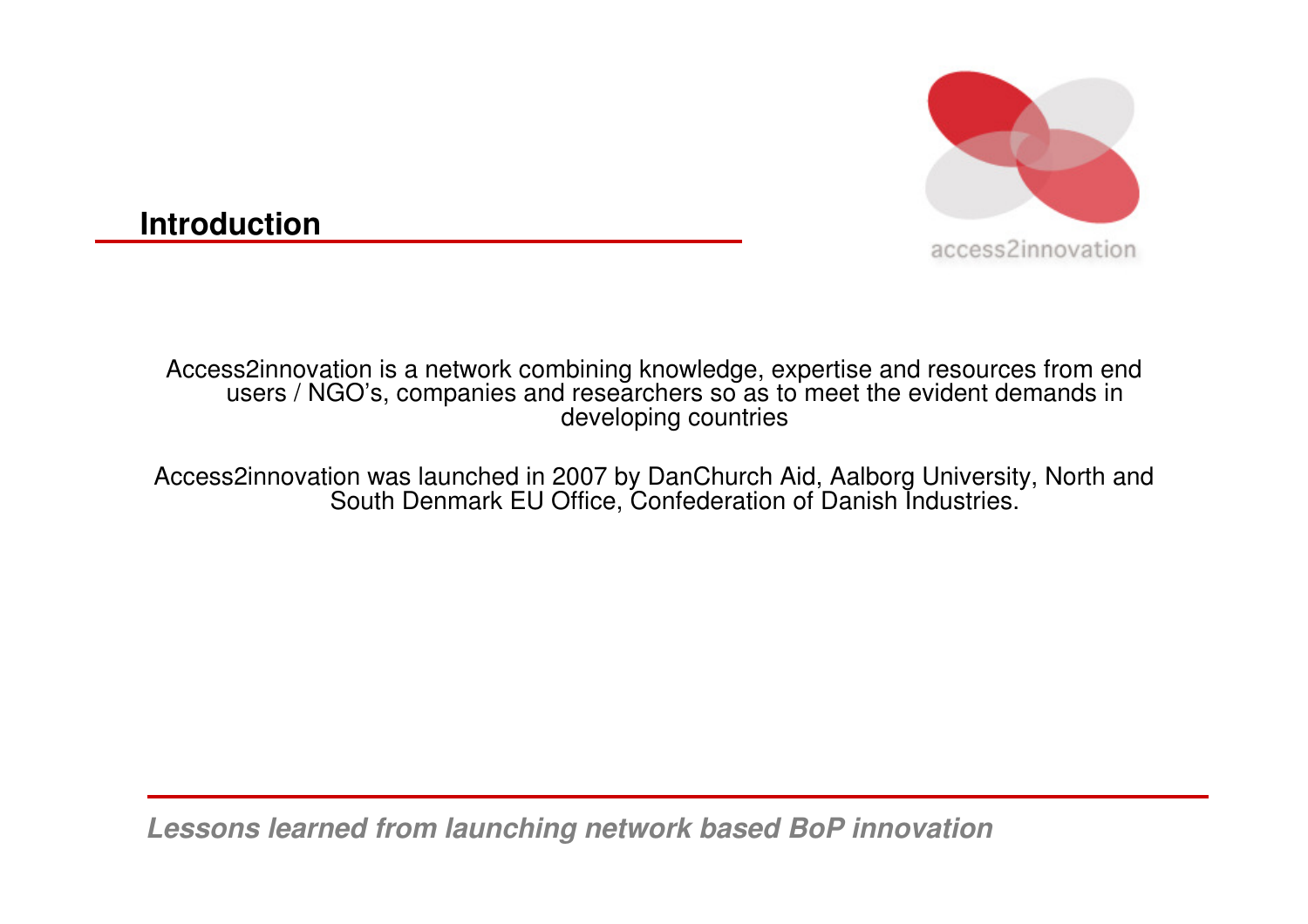#### **Why access2innovation**





#### **Needs: Millennium Development Goals**

- Food
- Energy •
- Health
- **Education** •
- •Ect.

#### **Focus on the BoP market**

"Poverty is much more than income alone. For the poor, the good life or well-being is multidimensional with both material and psychological dimensions. Well being is peace of mind; it is good health; it is belonging to a community; it is safety; it is freedom of choice and action; it is a dependable livelihood and a steady source of income" (World Bank Report "Voice of the poor, Narayan 2007)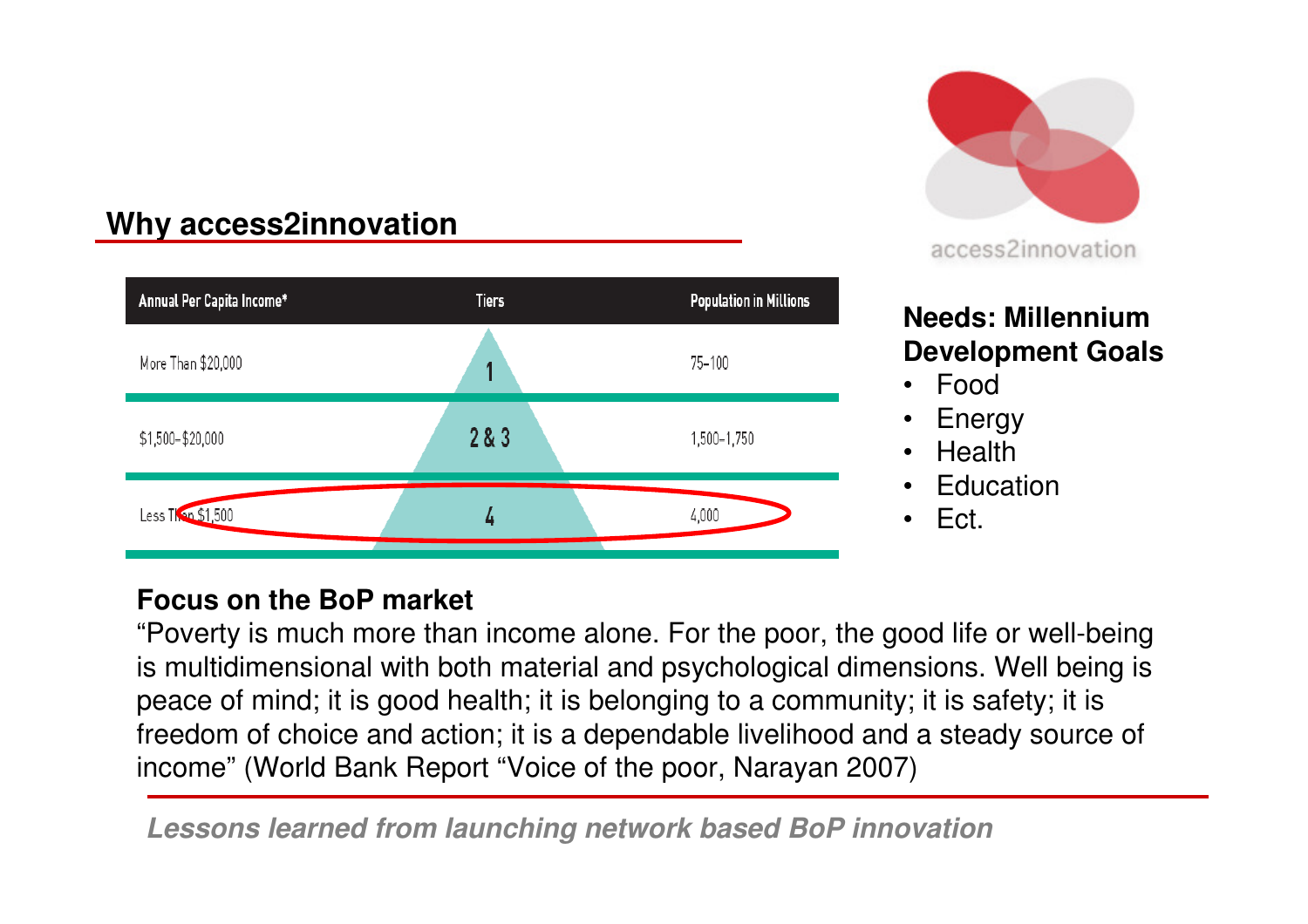

#### **Access2innovation**

## **Expected output:**

- NGO / Civil Society<br>L'Oeller Jo<del>cis Torup</del>er Universities• NGO's get better to use of the tational activities at yeit and development work
- Universities ge $\ell$  access to new knowledge and research areas



• End users get better products / services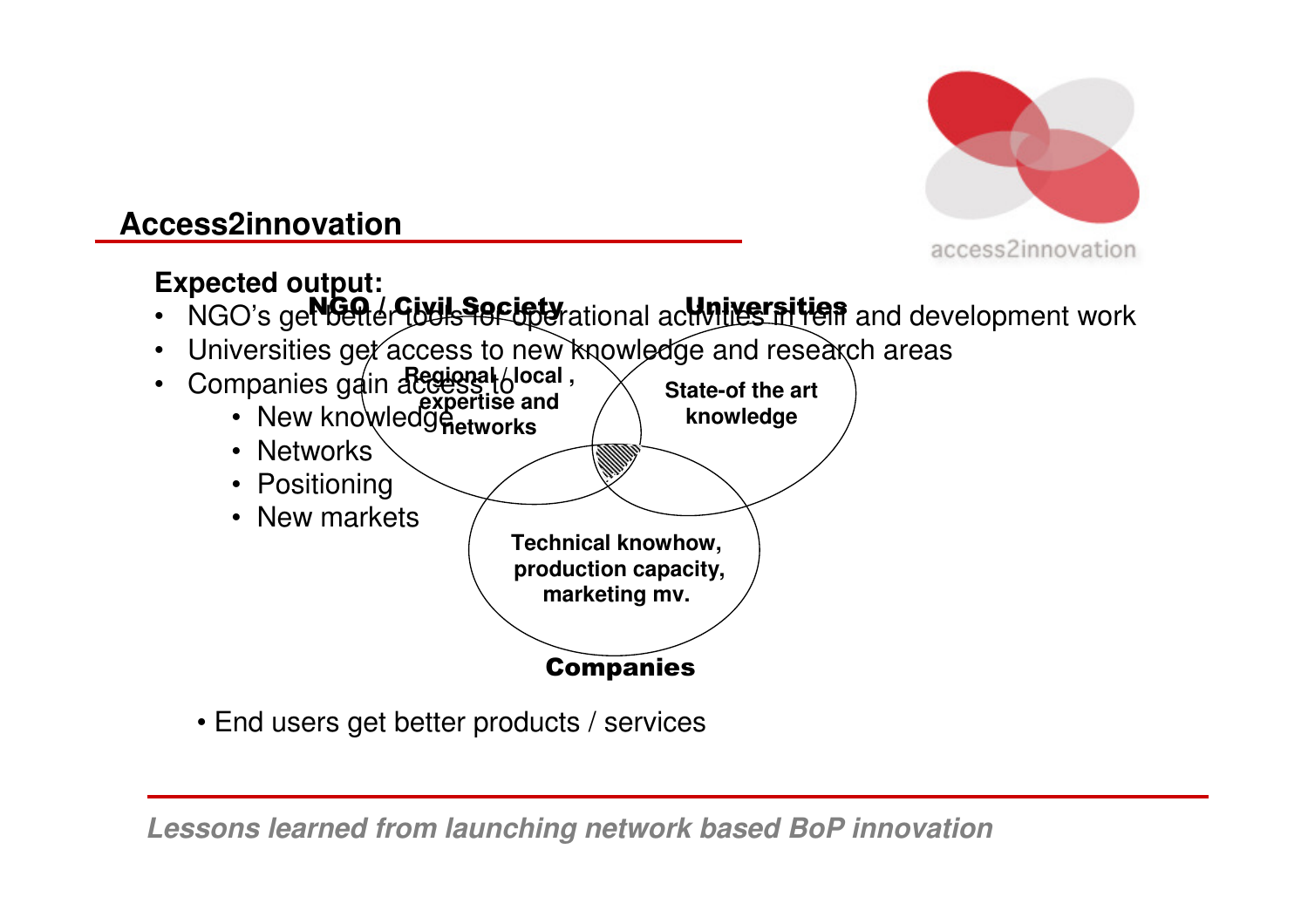

#### **Stages / time**

\* FN( 18.7 billlion. \$);NGO sector (DK 934 millioner. DKr. / 6,7% af samlet bistand). EU 3,2 billion Euro; Demining 475 millioner. \$. pr.år.)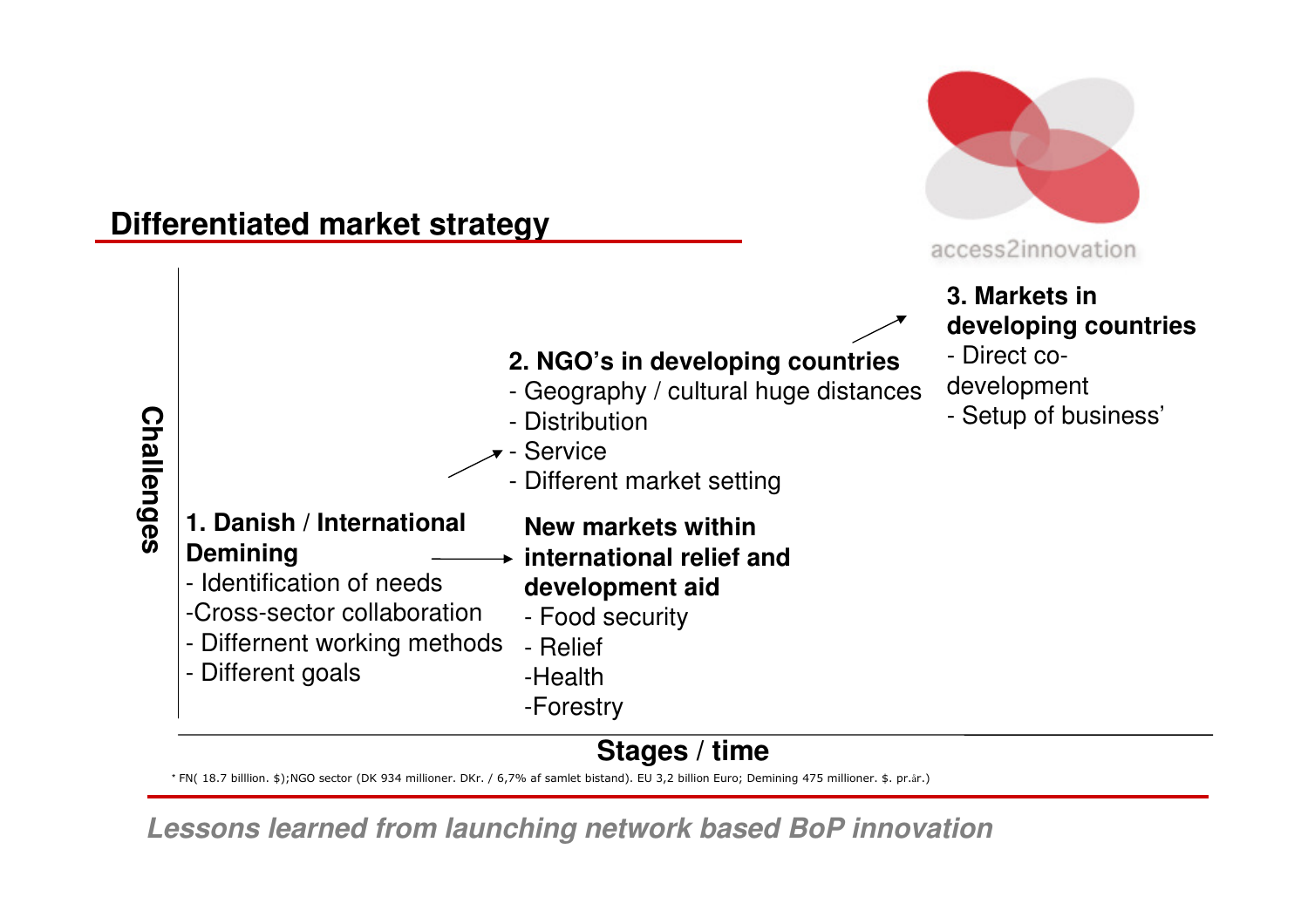

**Activities by June 2009**

access2innovation

**ICT solution for humanitarian demining** based on the consortia of CommunicateIT, Net Image, ProInfo, InnovationHub, Nokia (Finland), AAU: Elearning Lab and Danish Church Aid

 **Eye in the Sky** based on resources, competences and network from GomSpace, Danish Aerotech, Net Image, AAU: Institute for Electronic Systems and Danish Church Aid

**Energy efficient demining** consisting of Hanneman, IRD Fuel Cells, SunSil, Solenergi Kobbervarefabrikken, SDU SPIRE, AAU: Institute of Energy Technology and Danish Church Aid

 **Biogas plants** in Bangladesh based on the consortia of KomTek, Daninco, Nordic BioNegery, SDU, RDRS Bangladesh, Grameen Shatki and Danish

Church Aid

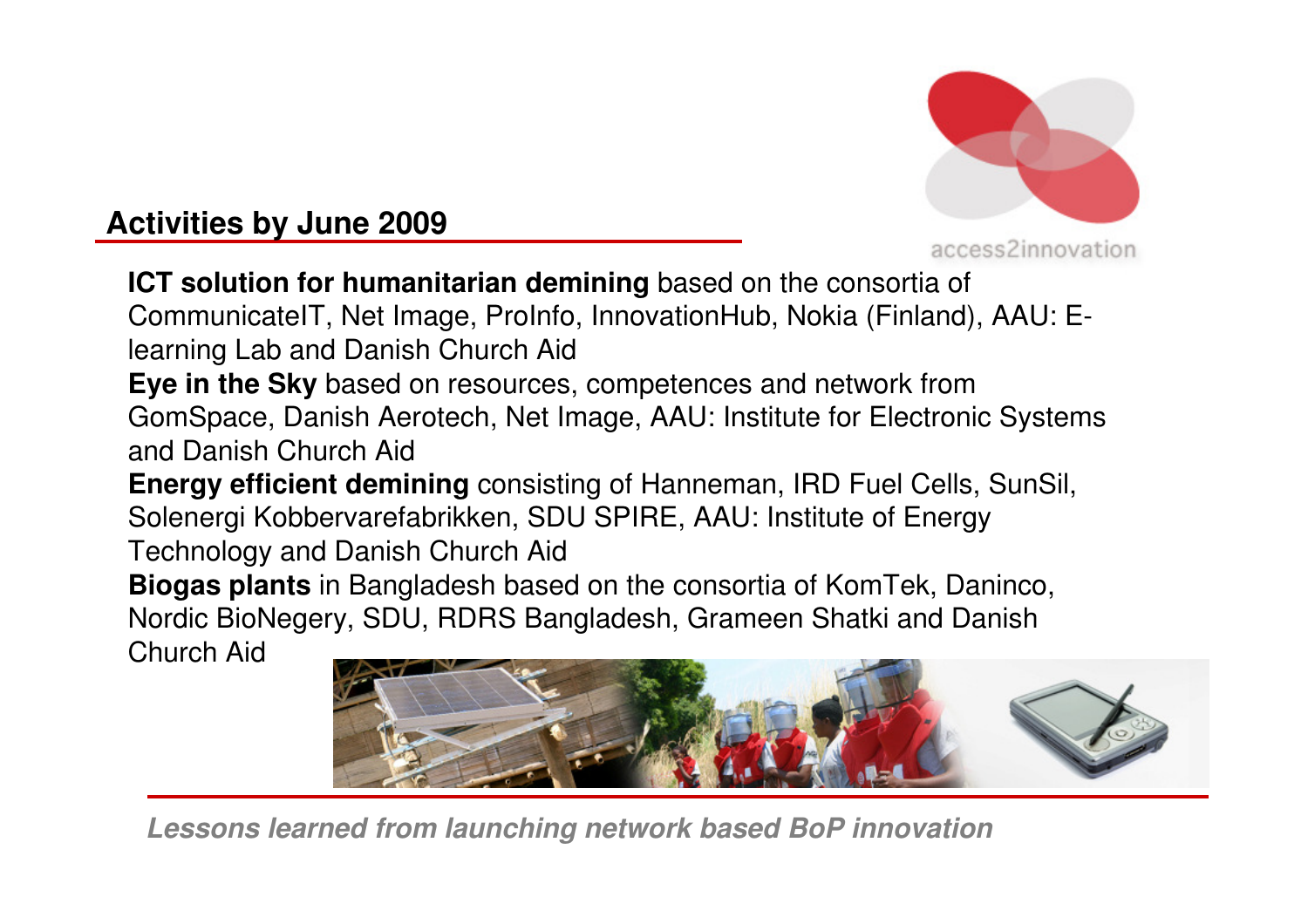

## **An example: Bio gas plants in Bangladesh**

**What do we know**

- Locally technology exists, but are inefficient
- State of the art solutions are to expensive

#### **Number of challenges**

- Storage
- Must be easy to produce and use
- Robust
- Financing, as for instance developing a business based on CDM certification
- -Platform is missing for development and commercialization of useful products



**Nordic BioEnergy, KomTek, DanincoRDRS and Grameen Shatki**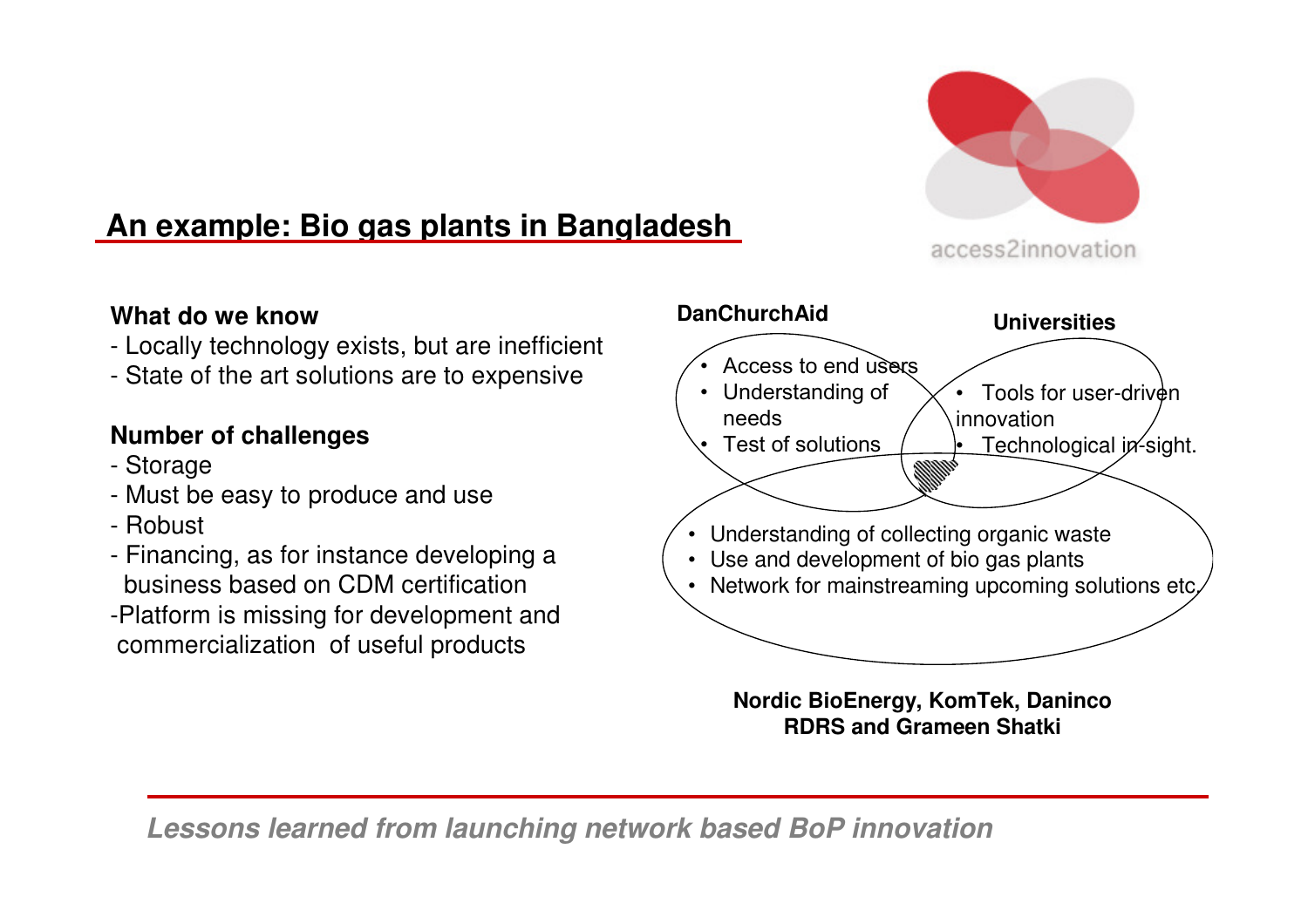

#### **- and another: Energy efficient demining**

access2innovation

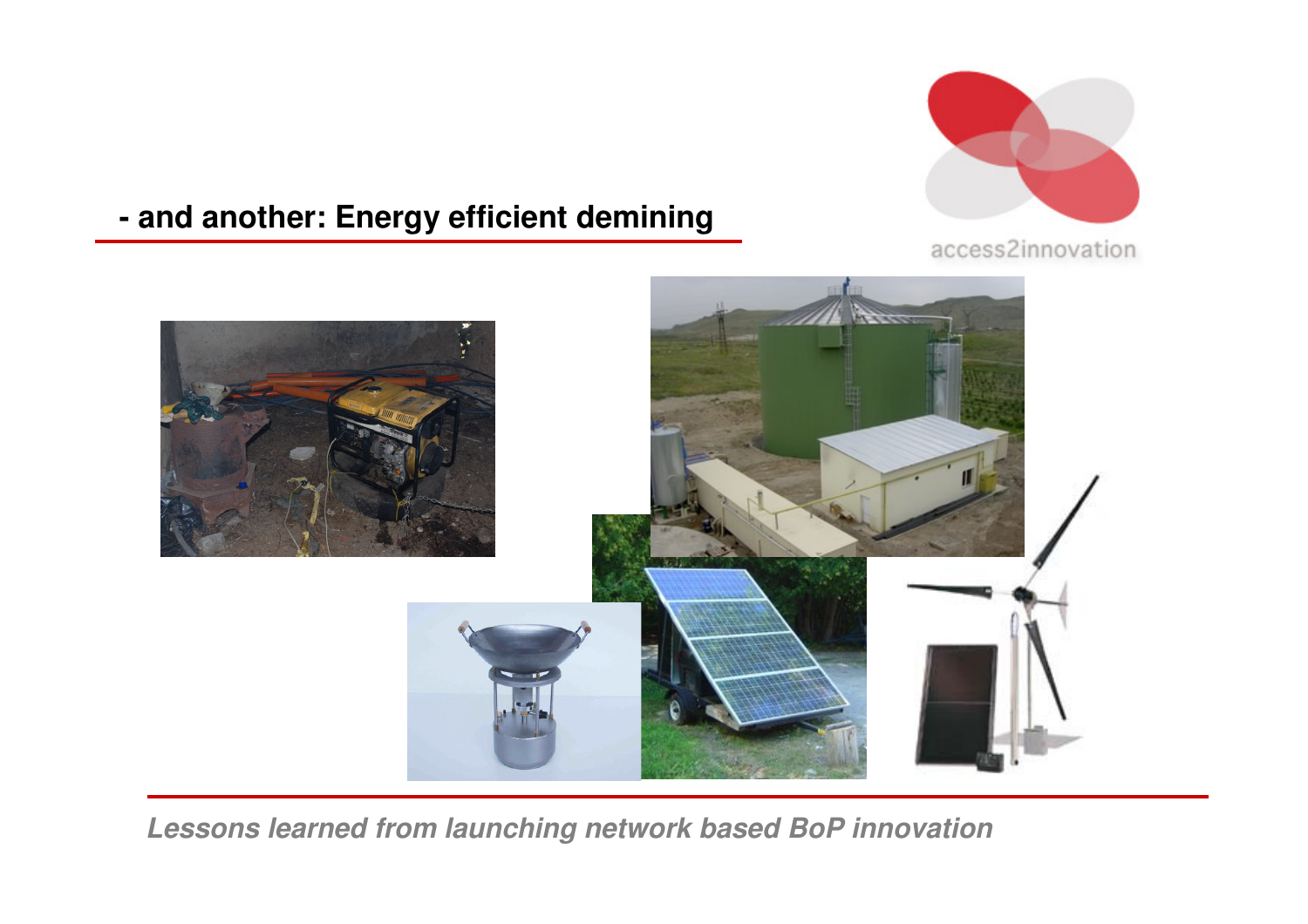

#### **Energy efficient demining**

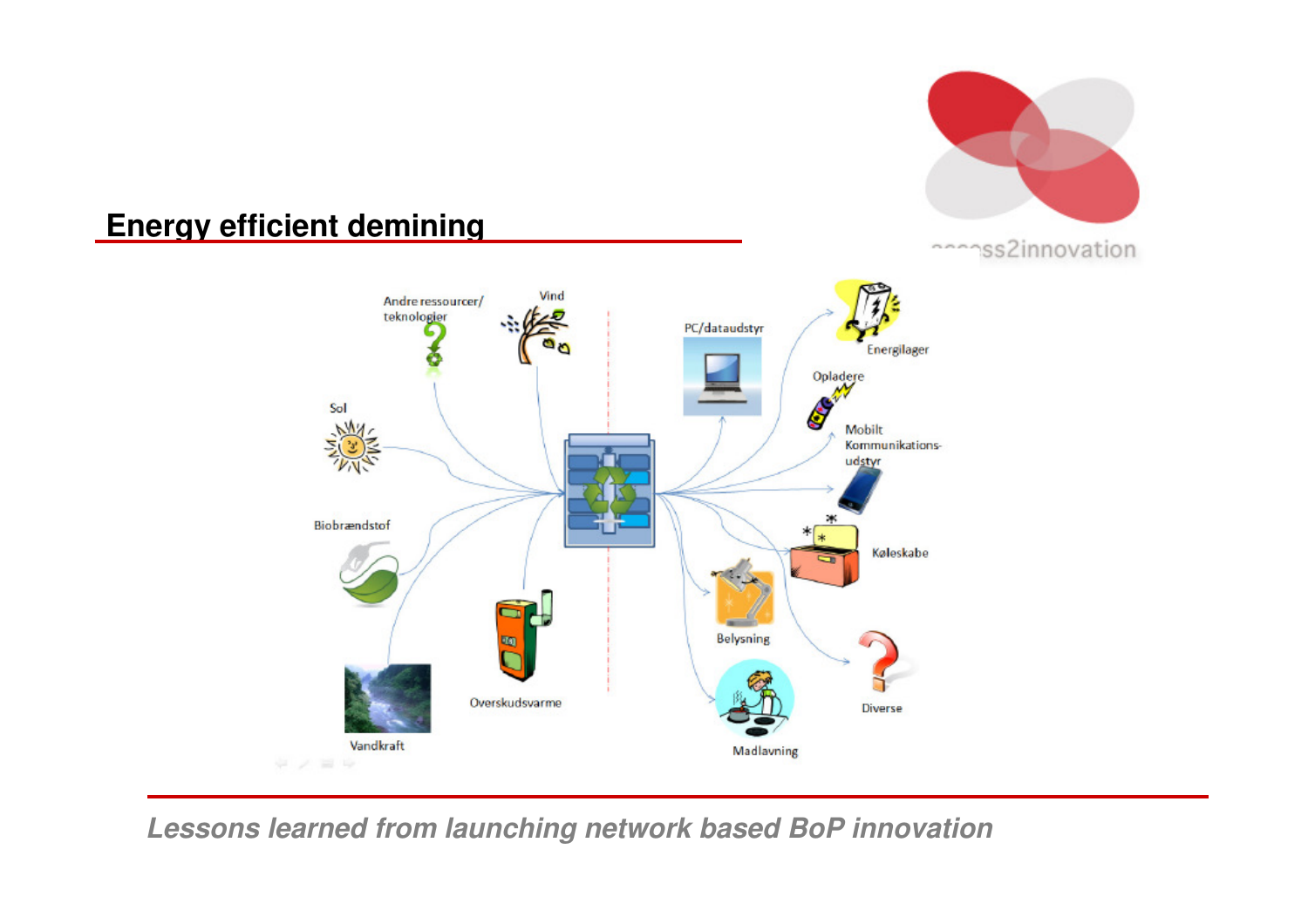

#### **Energy efficient demining**

**Danish Church AidHanneman, IRD Fuel Cells, SunSil and Solenergi KobbervarefabrikkenUniversities SDU SPIRE / AAU Institute for Energy Technique**• Energy technologies • Integration and adaption of technologies• Transport units • Production capacity• etc• Mapping, adaption integration of energy technique • Participatory Innovation• Access to users • Testing ground International network••Show case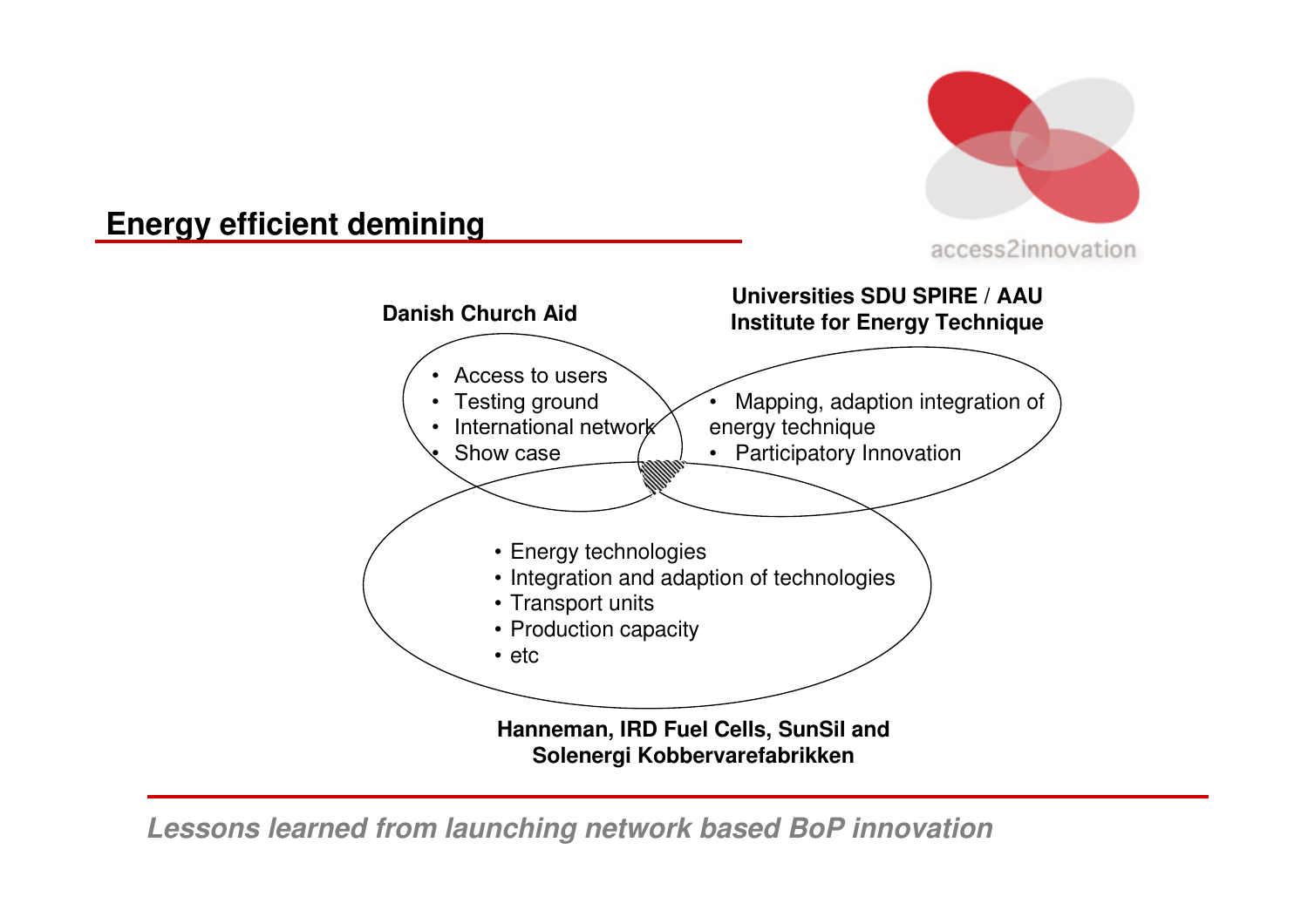

**Research question**

Which barriers and potentials does public-private-NGO partnerships hold for the establishment, implementation and commercialization of products and services targeting BoP markets?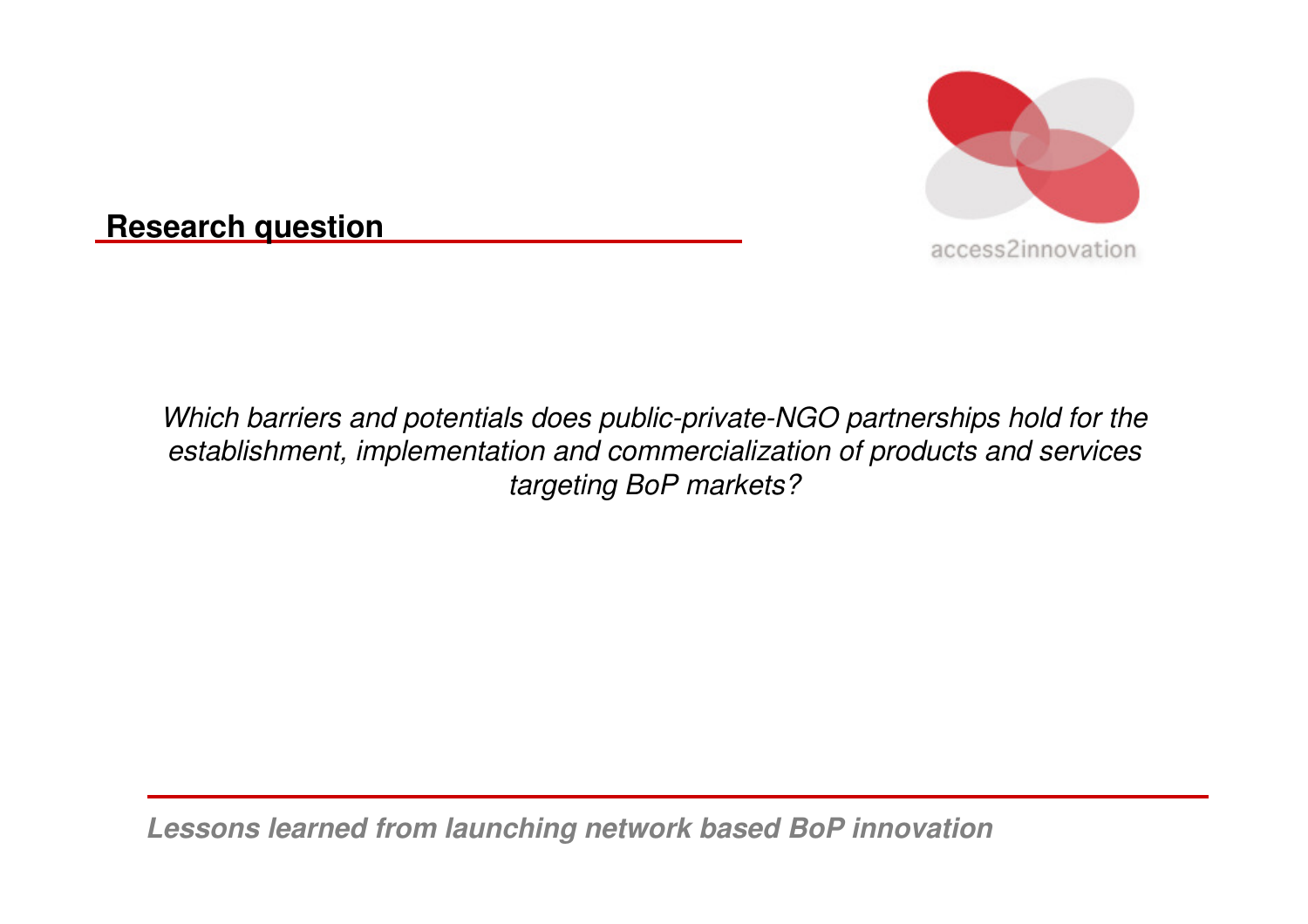

#### **Business models as a frame work**



- $\bullet$ Blue print of the organization
- Platform for developing holistic models of the business planes•
- Excellent tool for analyzing the participating partners "as is" setup as a •basis for developing a network based model (what do the organizations bring to the table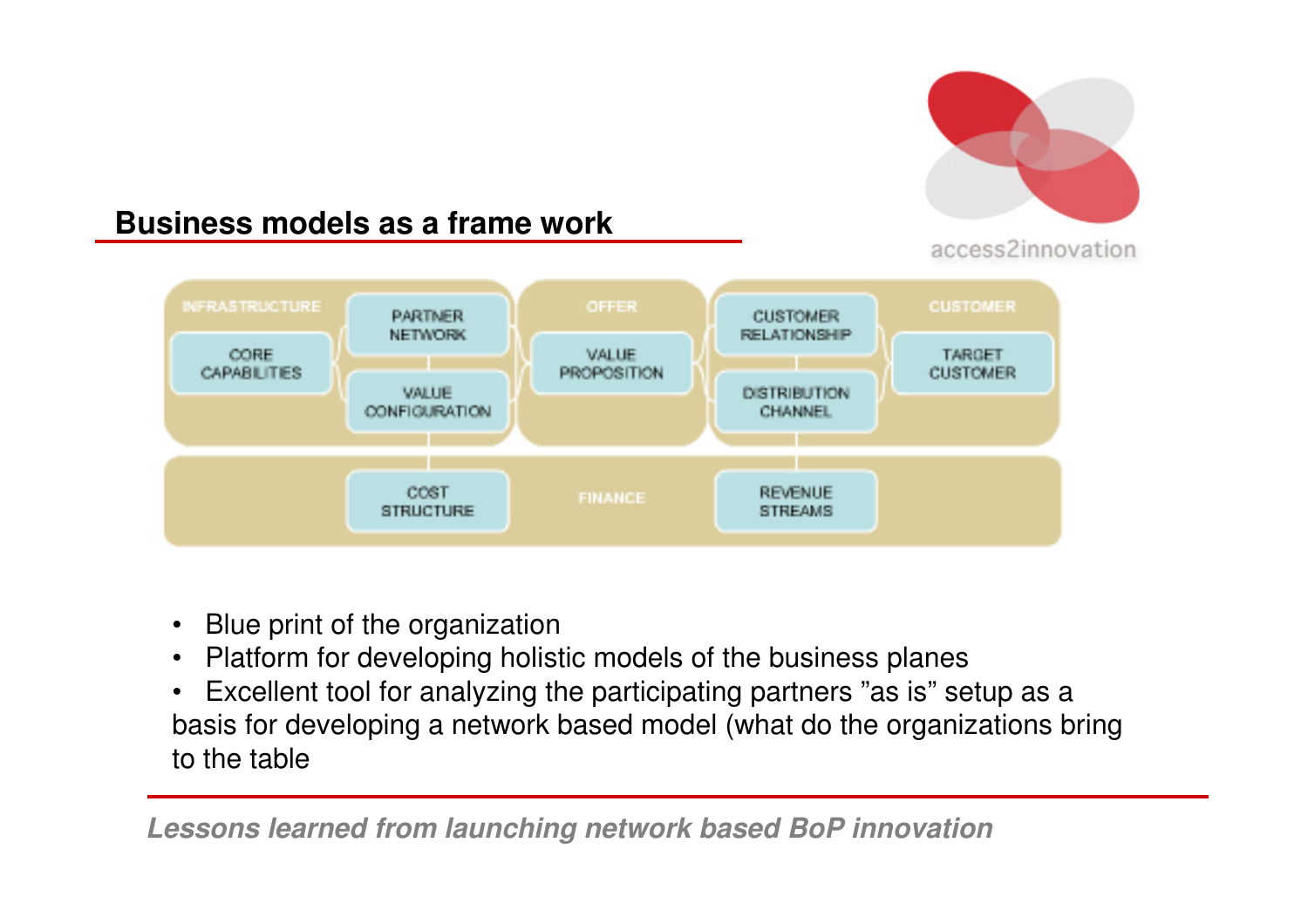

#### **The access2innovation business models**

A few examples of the added value in network innovation:

- The idea, development and testing of the value proposition is coming from the end user.
- With DanChurchAid as an active partner a number of new network are directly accessible for market penetration
- The value configuration from conceptualization to commercialization will derive from the close collaboration and co-development between researchers, companies and DanChurchAid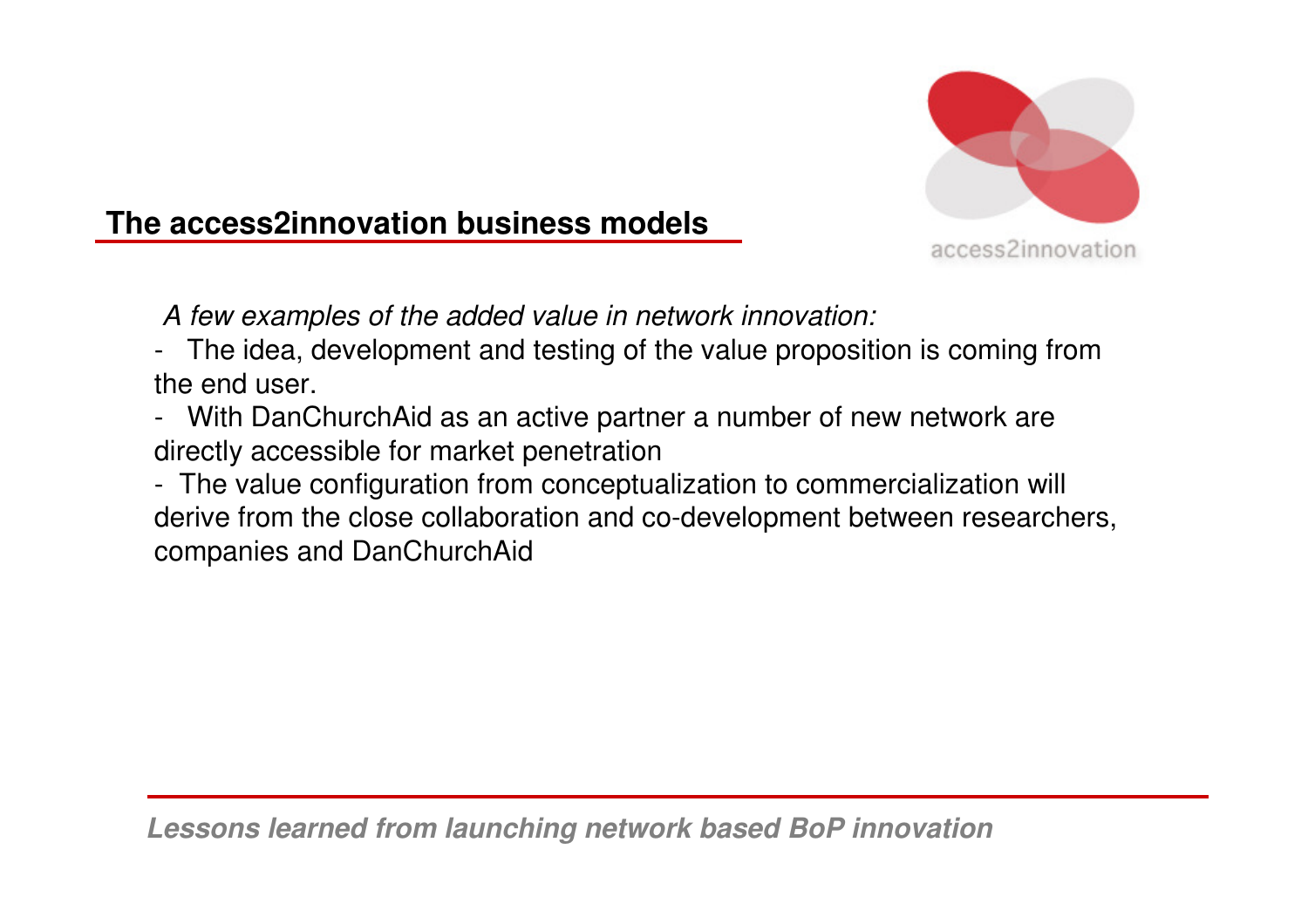

**Challenges in developing network based BoP business models** 

1. Needs and potential solutions are all ready there, - the challenge is to bridge them

 2. Products / services innovation for emerging markets is about developing full holistic business approaches that encapsulate both user driven innovation, technology adaptation, infra structure, alternative funding etc.

3. Huge difference between needs and market

4. Catch22 Private sector are asking for technical specification, market analysis etc. before entering joint innovation project. End users / NGO's do not have the competencies and resources to provide this info, why the private sector is needed to develop this knowledge.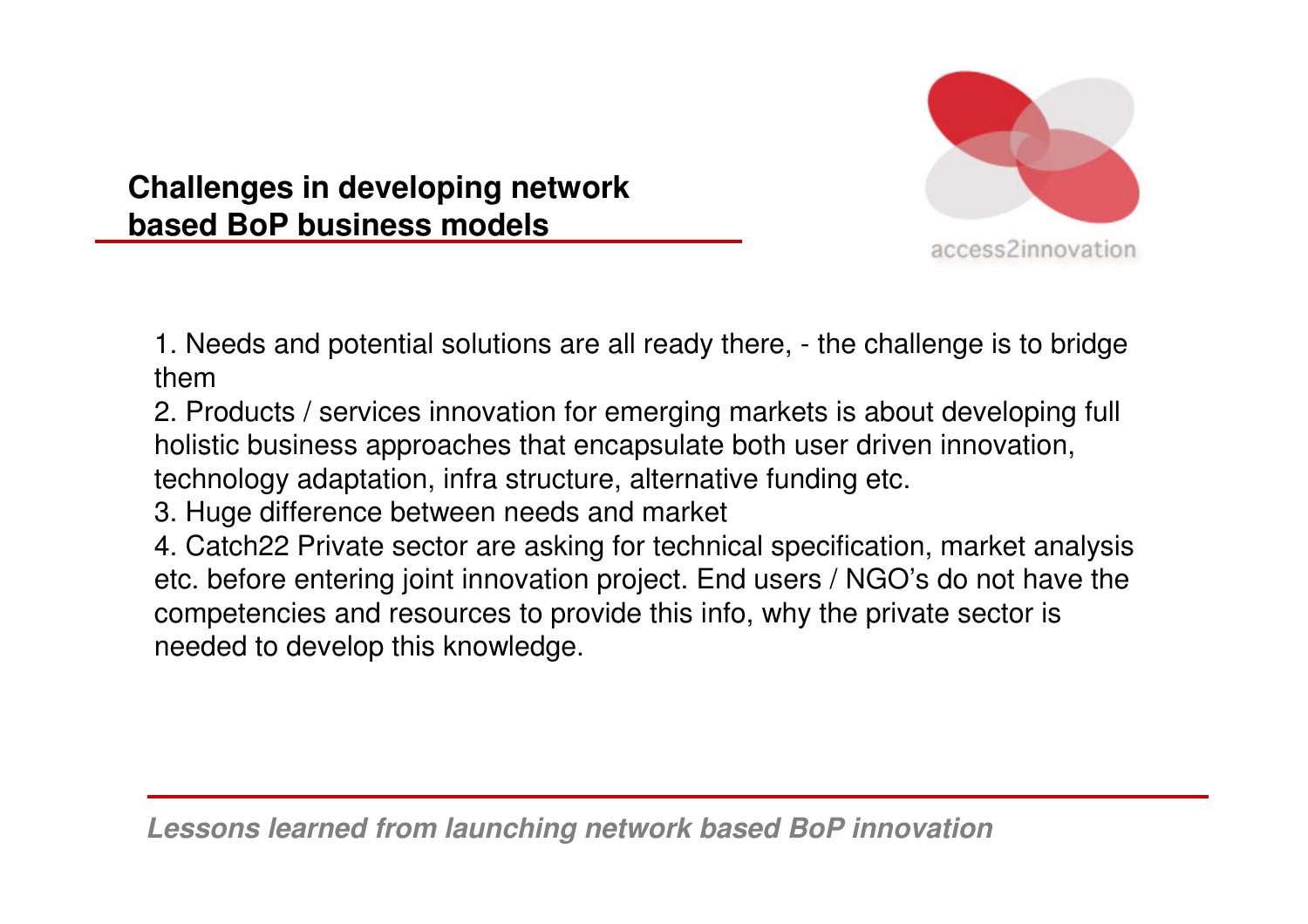

#### **Challenges in developing network based BoP business models**

## **It's a great idea but ......**

- •It's not our business
- $\bullet$ It's not a business
- $\bullet$ It's not big enough
- Not invented here $\bullet$
- •Invented here
- Nice idea but doesn't fit  $\bullet$
- $\bullet$ It ain't broke so why fix it
- •(existing) customers don't want it
- •We've never done it before
- •We're doing OK
- Let's set up a pilot  $\bullet$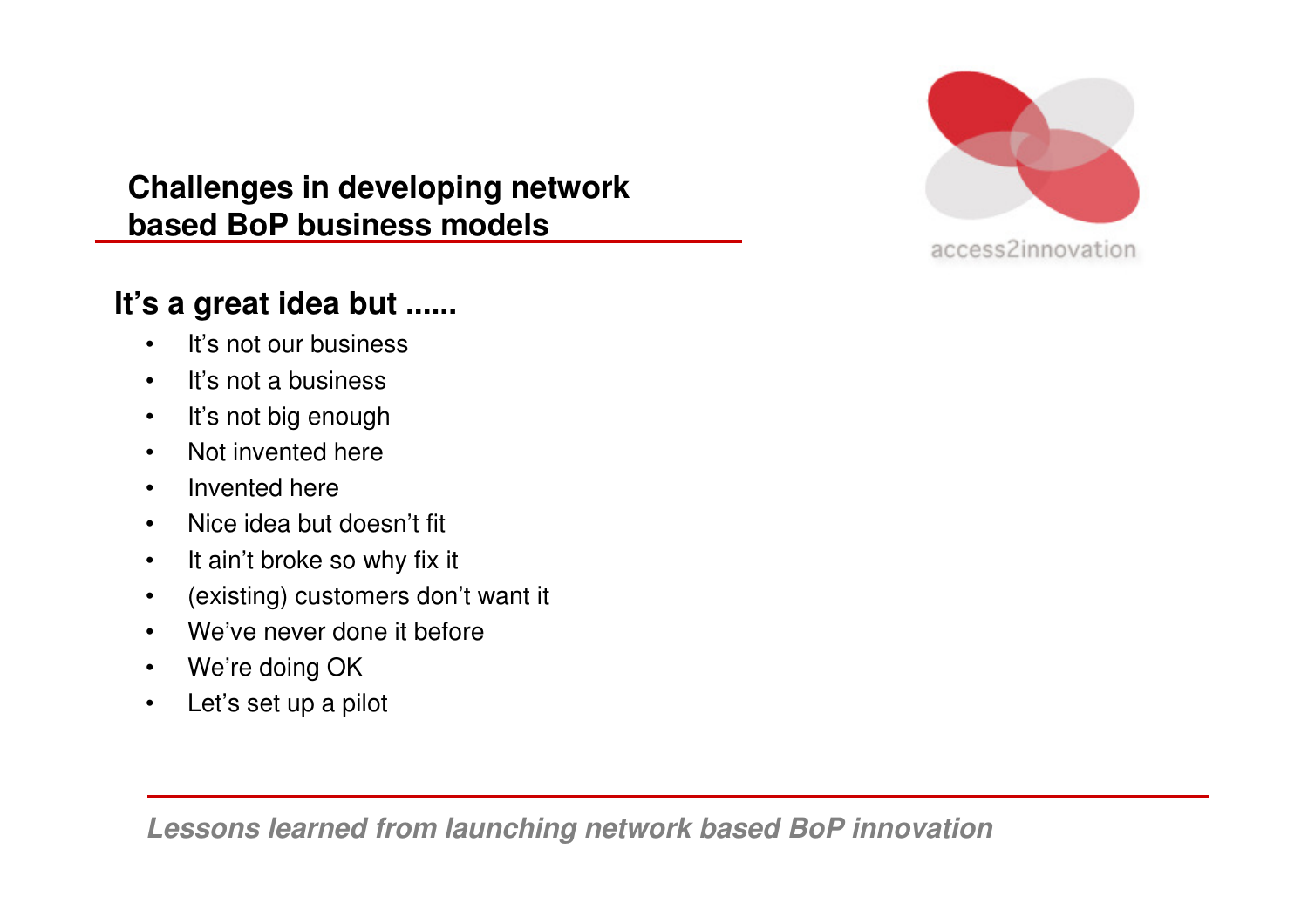

#### **Challenges in developing network based BoP business models**

- How to identify needs
- Choosing the thematic areas
- Identification of companies
- Tendency of bias towards regional priorities
- Selection of companies
- Use of donor funding
- Market analysis
- Developing technical specification
- Property right and ownership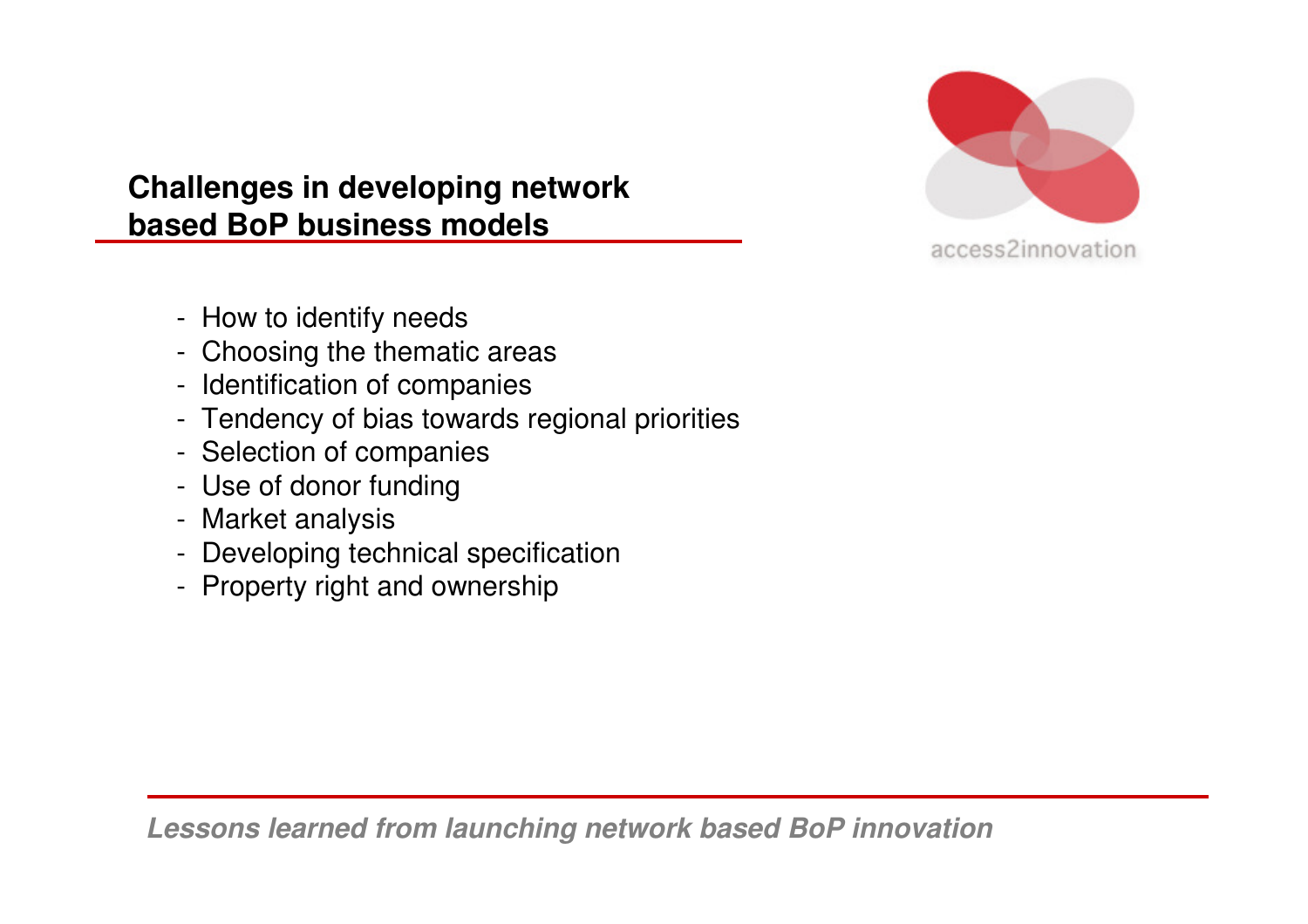

#### **Incremental versus co-evolving innovation**

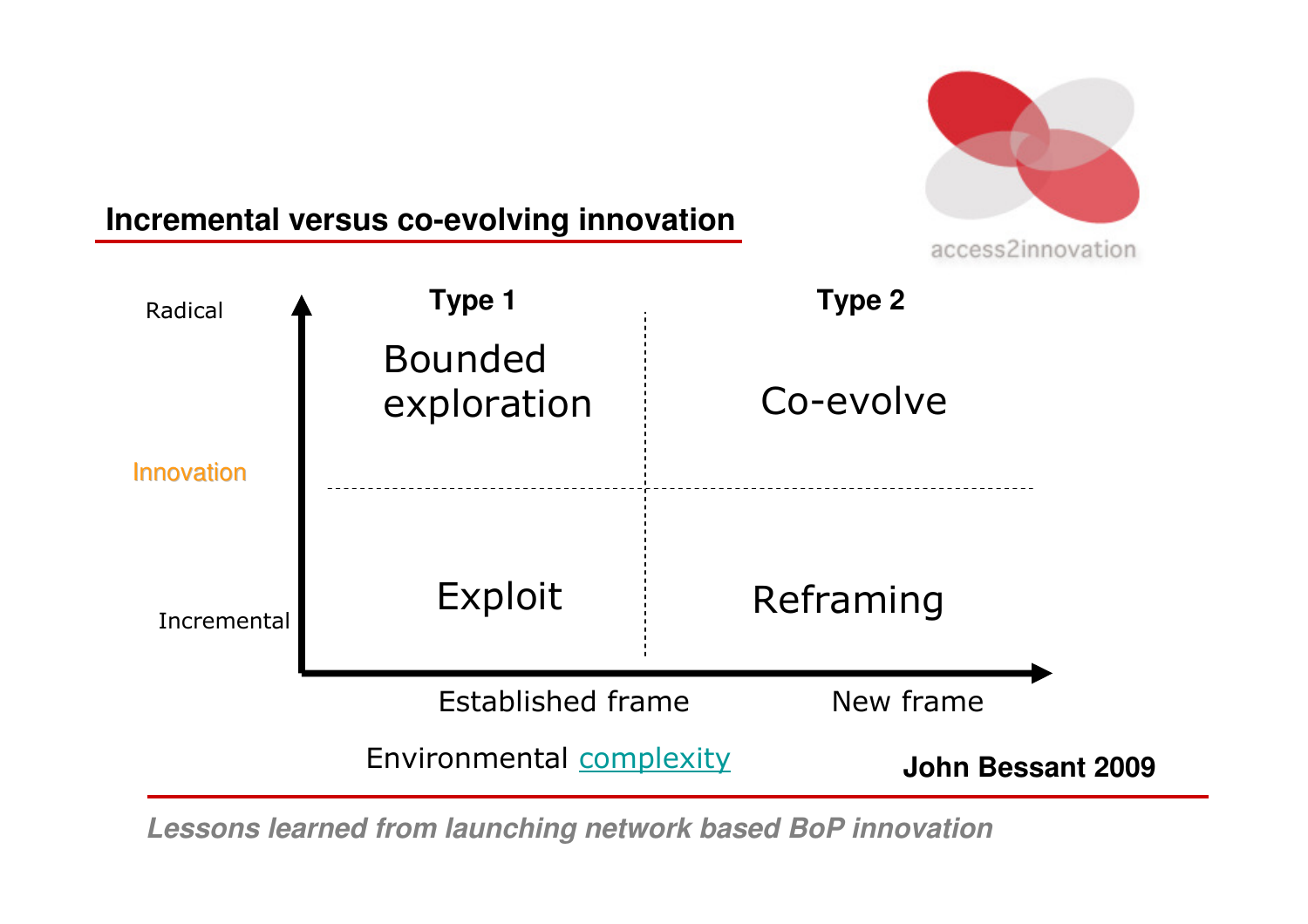

## **Incremental versus co-evolving innovation**

| Type 1                                                                                 | Type 2                                                                   |
|----------------------------------------------------------------------------------------|--------------------------------------------------------------------------|
|                                                                                        |                                                                          |
| Clear and accepted set of rules of the game                                            | No clear rules – these emerge over time.<br>High tolerance for ambiguity |
| Strategies path dependent                                                              | Path independent, emergent, probe and learn                              |
| <b>Clear selection environment</b>                                                     | Fuzzy, emergent selection environment                                    |
| Selection and resource allocation linked to<br>clear trajectories and criteria for fit | Risk taking, multiple parallel bets, tolerance of<br>(fast) failure      |
| Operating routines refined and stable                                                  | Operating patterns emergent and 'fuzzy'                                  |
| Strong ties and knowledge flows along clear<br>channels                                | Weak ties and peripheral vision important                                |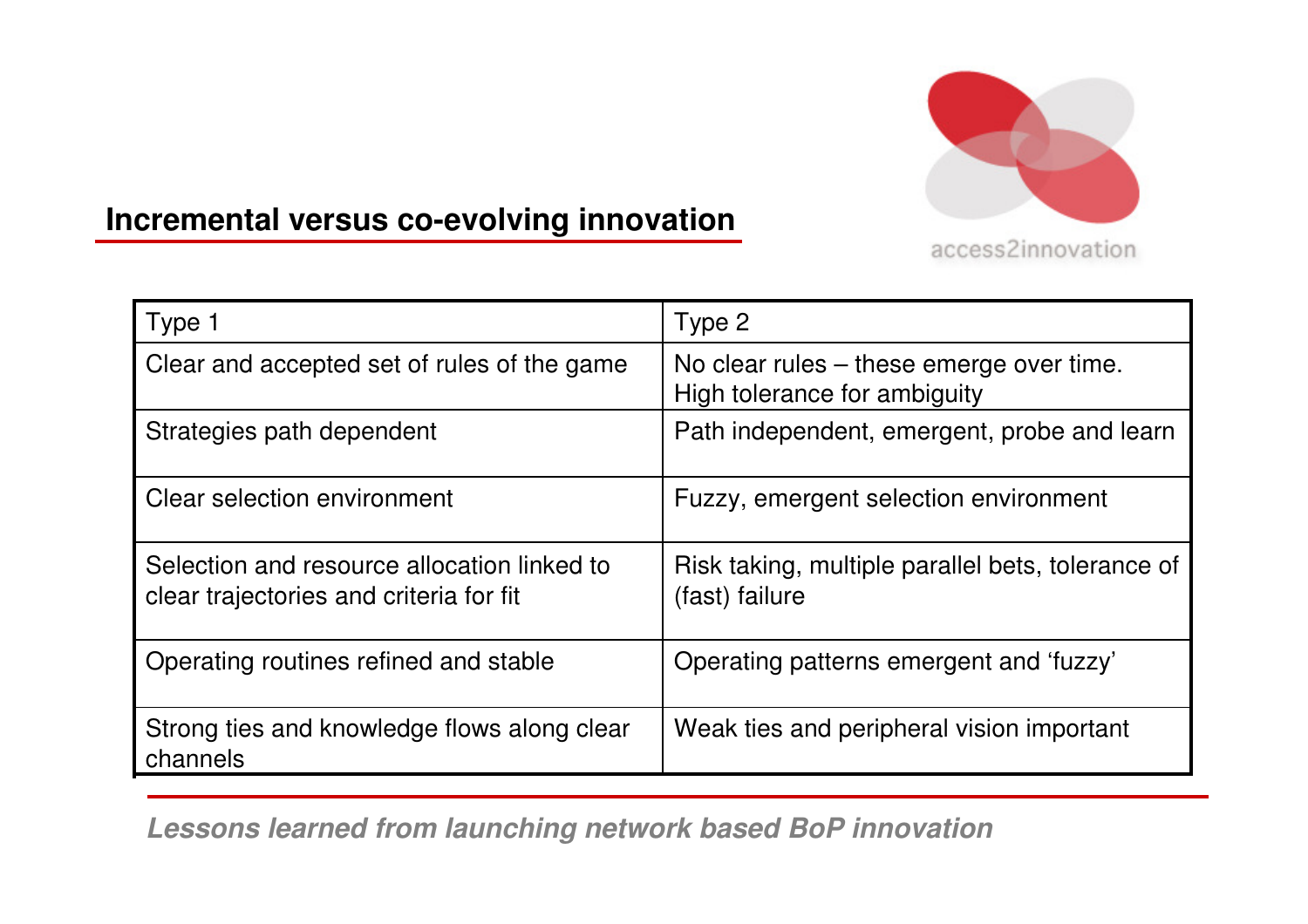

## **Questions**

# **?**